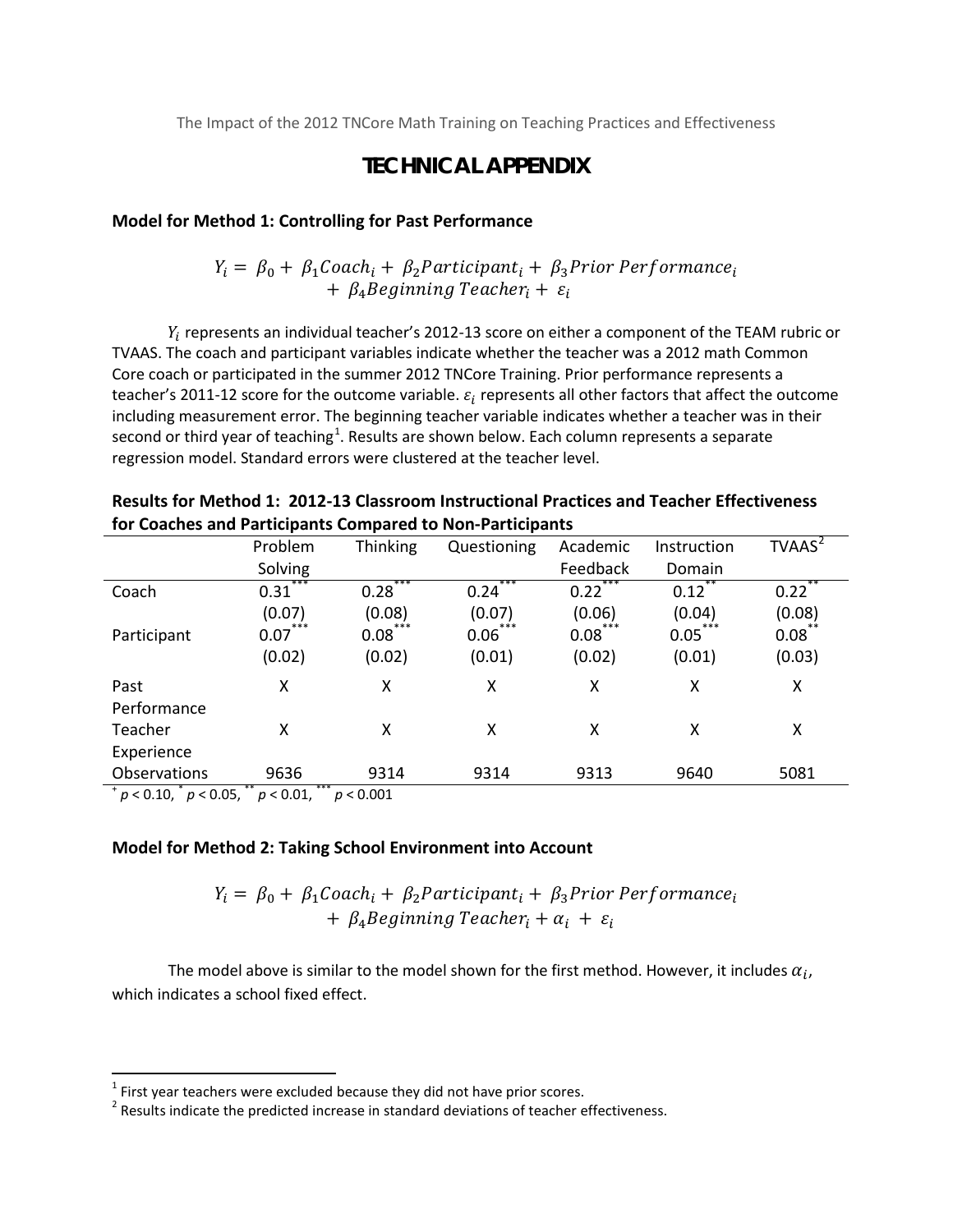|                                    | Problem                     | Thinking             | Questioning | Academic    | Instruction      | <b>TVAAS</b> |
|------------------------------------|-----------------------------|----------------------|-------------|-------------|------------------|--------------|
|                                    | Solving                     |                      |             | Feedback    | Domain           |              |
| Coach                              | $0.36^{^{\circ}}$           | ***<br>0.28          | $0.20^{1}$  | 0.23        | $0.16^{\degree}$ | 0.21         |
|                                    | (0.06)                      | (0.08)               | (0.07)      | (0.07)      | (0.04)           | (0.10)       |
| Participant                        | ***<br>0.09                 | ***<br>0.10          | ***<br>0.08 | ***<br>0.11 | ***<br>0.05      | $0.06^{+}$   |
|                                    | (0.02)                      | (0.01)               | (0.01)      | (0.01)      | (0.01)           | (0.03)       |
| <b>School Fixed</b>                | χ                           | X                    | X           | χ           | X                | χ            |
| Effects                            |                             |                      |             |             |                  |              |
| Past                               | X                           | X                    | χ           | X           | x                | X            |
| Performance                        |                             |                      |             |             |                  |              |
| Teacher                            | X                           | Χ                    | X           | x           | x                | χ            |
| Experience                         |                             |                      |             |             |                  |              |
| Observations                       | 9636                        | 9314                 | 9314        | 9313        | 9640             | 5081         |
| $\sim$ $\sim$ $\sim$ $\sim$ $\sim$ | ***<br>$\sim$ $\sim$ $\sim$ | $\sim$ $\sim$ $\sim$ |             |             |                  |              |

**Results for Method 2: 2012-13 Classroom Instructional Practices and Teacher Effectiveness for Coaches and Participants Compared to Non-Participants**

<sup>+</sup> *p* < 0.10, \* *p* < 0.05, \*\* *p* < 0.01, \*\*\* *p* < 0.001

#### **Model for Method 3: Adjusting for Teacher Characteristics**

 $Y_{it} = \beta_0 + \beta_1 \text{Coach}_{it} + \beta_2 \text{Participant}_{it} + \gamma_3 \text{Grade Level}_{it} + \gamma_4 \text{Year}_{it} + \delta_i + \varepsilon_{it}$ 

 $Y_{it}$  represents an individual teacher's TVAAS score for each year. The TVAAS score is a function of the teacher's fixed characteristics  $\delta_i$ , whether the teacher was a coach and participant during a particular year, grade level, year, and all other factors that affect TVAAS scores, including measurement error. We also conducted a model including teacher experience, which also resulted in a statistically significant estimate of 0.08 for participating in the training.

|                                        | <b>TVAAS</b>           |  |  |  |
|----------------------------------------|------------------------|--|--|--|
| Coach                                  | 0.03                   |  |  |  |
|                                        | (0.12)                 |  |  |  |
| Participant                            | 0.08                   |  |  |  |
|                                        | (0.03)                 |  |  |  |
| <b>Grade Level</b>                     | x                      |  |  |  |
| Year                                   | x                      |  |  |  |
| Individual Fixed Effects               | x                      |  |  |  |
| Observations <sup>3</sup>              | 38047 (11490 teachers) |  |  |  |
| $p < 0.10$ , $p < 0.05$ , $p < 0.01$ , | ***<br>p < 0.001       |  |  |  |

 $\overline{\phantom{a}}$ 

**Method 3 Results: 2012-13 Teacher Effectiveness for Coaches and Participants** 

<span id="page-1-0"></span><sup>&</sup>lt;sup>3</sup> In the individual fixed effects model, there are multiple observations for each teacher. A teacher has an observation for each annual, grade-level TVAAS score received.